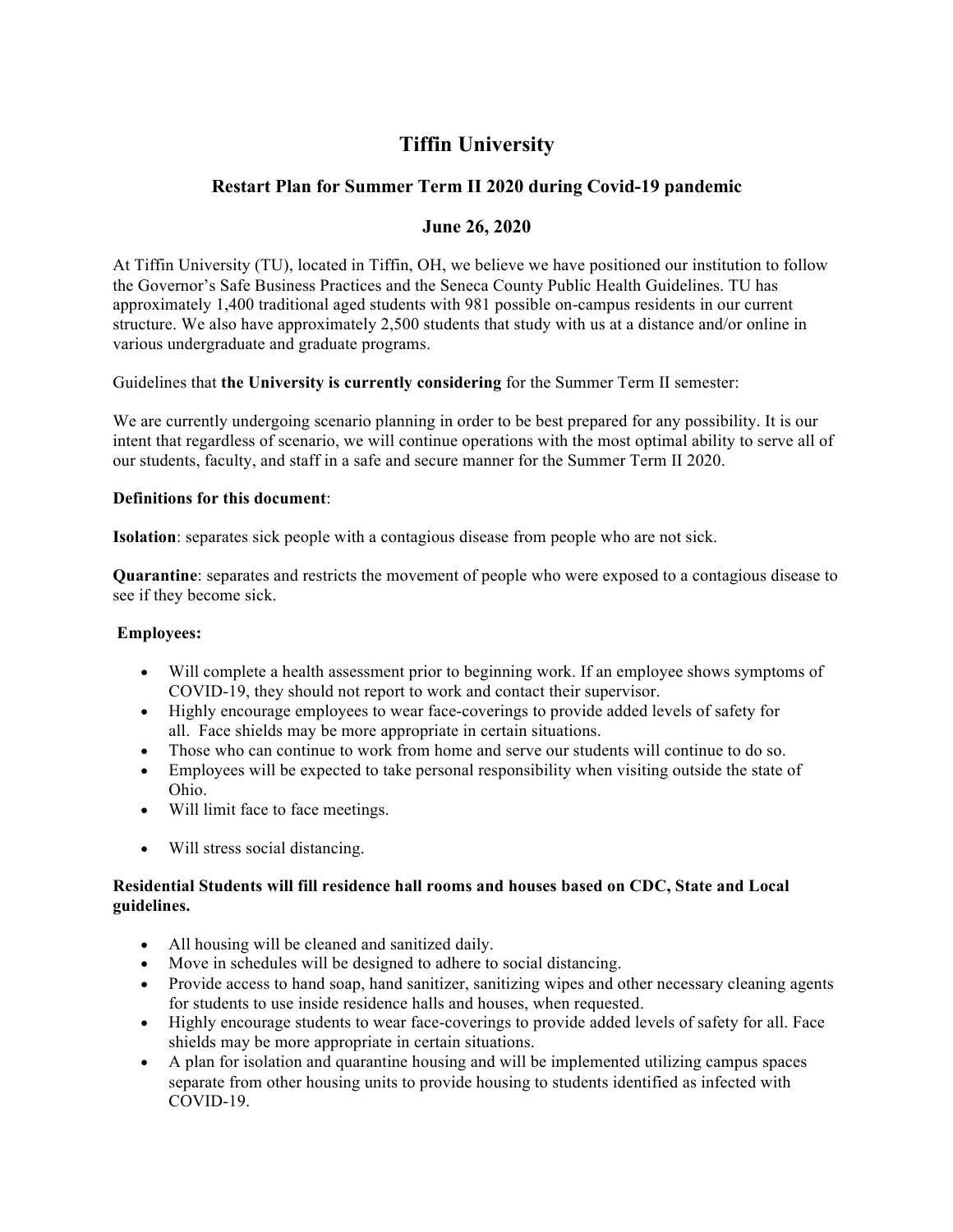- No room changes will be permitted, except for emergency situations.
- Students will be expected to take personal responsibility when visiting outside the state of Ohio.

## **Dining Facilities**

- Cole Dining hall will open August 2, 2020. Further recommendations on social distancing and occupancy limits will be established.
- Dining for students may also be widened to other locations on campus and potentially off campus through our dining partners.
- All dining areas will be cleaned and sanitized daily.

#### **Classroom Instruction**

- Prior to coming on to campus every day, students are required to complete the health assessment If they show symptoms of COVID-19, they should not attend class and notify their instructor.
- Temperatures will be taken prior to entering the classroom.
- Tiffin University will be implementing social distancing protocols with students being spaced at least 6 feet apart and highly encouraging students to wear face-coverings to provide added levels of safety for all.
- Will limit any face to face class to a specific number of students and instructor with seating set with 6 feet social distancing.
- Disinfect each classroom at the end of each session before another group arrives.
- Provide alternate activities for students who may be personally vulnerable or individuals they live with who are vulnerable as deemed necessary.

## **Co-Curricular Life**

- Student gatherings will be encouraged to maintain social distancing guidelines.
- Continue technological gatherings and virtual meetings as well.
- Social distancing guidelines will be highly encouraged in all student "hang out" or common areas.
- Provide and consistently reinforce messaging on good hygiene and social distancing.

#### **Visitors**

- Will complete the health assessment prior to coming on campus. If a visitor shows symptoms of COVID-19, they should not come to campus.
- Highly encourage visitors to wear face-coverings to provide added levels of safety for all.
- Social distancing guidelines will be highly encouraged.
- University expects any vendors coming to campus to be screened by their company prior to their shift.
- The University reserves the right to not permit an individual(s) onto campus who may be showing symptoms of COVID-19.